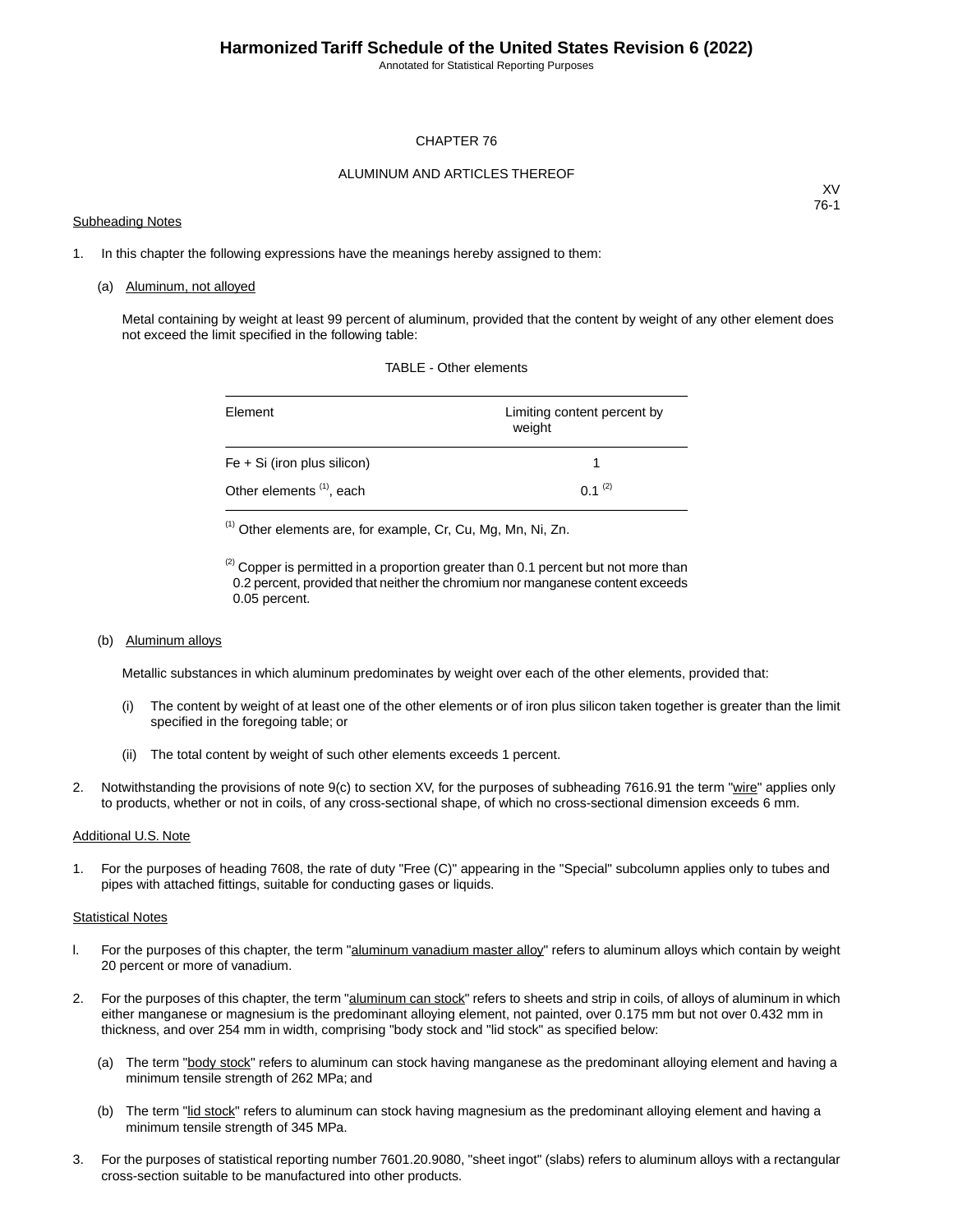Annotated for Statistical Reporting Purposes

Statistical Notes (con.) XV 76-2

- 4. For the purposes of statistical reporting number 7601.20.9085, "foundry ingot" refers to large castings of aluminum alloys of various shapes other than sheets or slabs to be melted for further processing.
- 5. For the purposes of statistical reporting numbers 7604.29.3030, 7604.29.5020 and 7606.12.3015, "high-strength heat-treatable alloys" refers to aluminum containing by weight 7.0 percent or less of copper or 10.0 percent or less of zinc, and/or are designated as series 2xxx or 7xxx (except 7072) in the Aluminum Association's specifications of registered alloys.
- 6. For the purposes of statistical reporting numbers 7604.21.0010, 7604.29.1010, 7604.29.3060, 7604.29.5050, 7606.12.3025 and 7606.12.3091, "heat-treatable industrial alloys" refers to aluminum containing by weight 3.0 percent or less of magnesium and 3.0 percent or less of silicon, and/or are designated as series 6xxx in the Aluminum Association's specifications of registered alloys.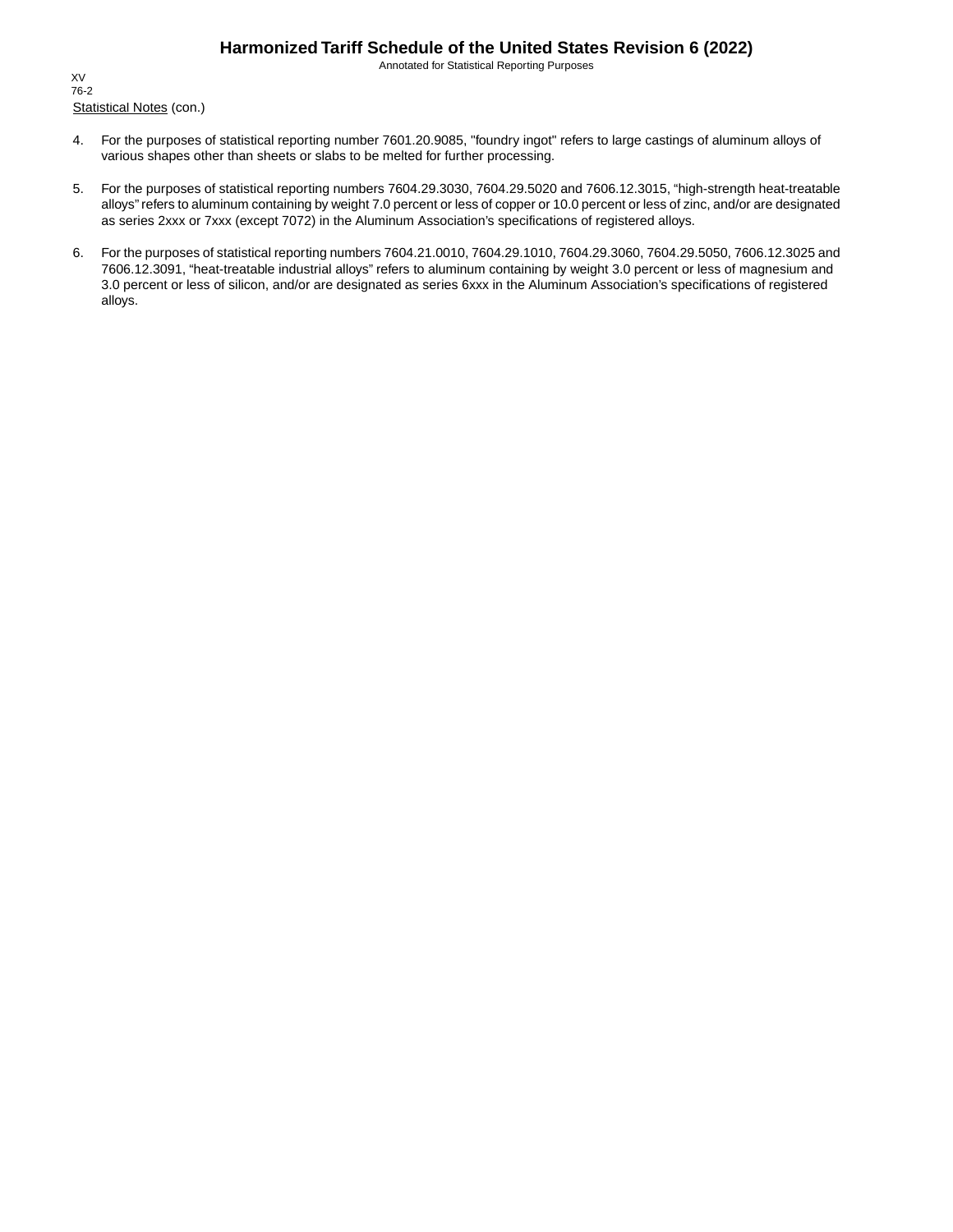Annotated for Statistical Reporting Purposes

| Heading/                         | Stat.       |                                                                                                                                         | Unit                  |                    | Rates of Duty                                                                       |                |
|----------------------------------|-------------|-----------------------------------------------------------------------------------------------------------------------------------------|-----------------------|--------------------|-------------------------------------------------------------------------------------|----------------|
| Subheading                       | Suf-<br>fix | <b>Article Description</b>                                                                                                              | of<br>Quantity        | General            | Special                                                                             | $\overline{2}$ |
| 7601<br>7601.10<br>7601.10.30 00 |             | Unwrought aluminum:<br>Aluminum, not alloyed:<br>Of uniform cross section throughout its length, the least                              |                       |                    |                                                                                     |                |
|                                  |             | cross-sectional dimension of which is not greater than                                                                                  | kg 2.6% <sup>1/</sup> |                    | Free (A, AU, BH, CL, 18.5%<br>CO, D, E, IL, JO,<br>KR, MA, OM, P,<br>PA, PE, S, SG) |                |
| 7601.10.60                       | 30<br>90    |                                                                                                                                         |                       | Free <sup>1/</sup> |                                                                                     | 11%            |
| 7601.20<br>7601.20.30 00         |             | Aluminum alloys:<br>Of uniform cross section throughout its length, the least<br>cross-sectional dimension of which is not greater than |                       |                    | Free (A, AU, BH, CL, 18.5%                                                          |                |
|                                  |             |                                                                                                                                         |                       |                    | CO, D, E, IL, JO,<br>KR, MA, OM, P,<br>PA, PE, S, SG)                               |                |
| 7601.20.60 00                    |             | Other:<br>Containing 25 percent or more by weight of                                                                                    | kg 2.1% <sup>1/</sup> |                    | Free (A+, AU, BH,<br>CL, CO, D, E, IL,<br>JO, KR, MA, OM,<br>P, PA, PE, S, SG)      | 25%            |
| 7601.20.90                       | 30          | Other:                                                                                                                                  |                       | Free <sup>1/</sup> |                                                                                     | 10.5%          |
|                                  | 45          | Of uniform circular cross section<br>throughout its length, the foregoing<br>comprised of billets, not in coils kg                      |                       |                    |                                                                                     |                |
|                                  | 60          | Other, containing 0.03 percent or more by<br>weight of lead (secondary aluminum) kg<br>Other:                                           |                       |                    |                                                                                     |                |
|                                  | 75<br>80    | Sheet ingot (slab) of a kind described                                                                                                  |                       |                    |                                                                                     |                |
|                                  | 85          | instatistical note 3 to this chapter kg<br>Foundry ingot of a kind described in                                                         |                       |                    |                                                                                     |                |
|                                  | 95          | statistical note 4 to this chapter kg                                                                                                   | $\log$                |                    |                                                                                     |                |
| 7602.00.00                       | 30          |                                                                                                                                         |                       | Free <sup>27</sup> |                                                                                     | Free           |
|                                  | 91          | Other:<br>Industrial process scrap including turnings, borings,<br>shavings, filings, clippings, chips and other                        |                       |                    |                                                                                     |                |
|                                  | 96          |                                                                                                                                         |                       |                    |                                                                                     |                |
|                                  |             |                                                                                                                                         |                       |                    |                                                                                     |                |
|                                  |             |                                                                                                                                         |                       |                    |                                                                                     |                |
|                                  |             |                                                                                                                                         |                       |                    |                                                                                     |                |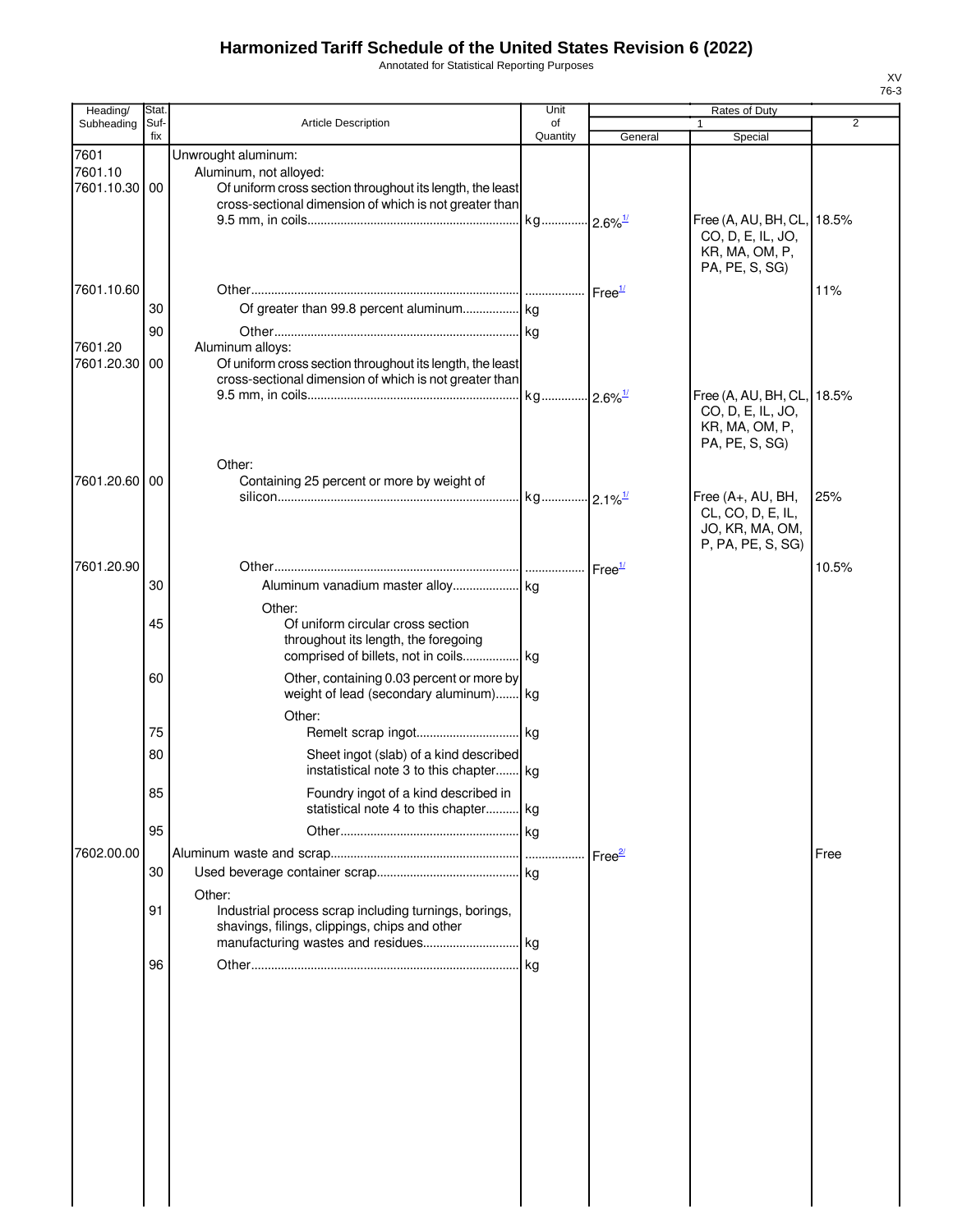Annotated for Statistical Reporting Purposes

| Heading/ Stat.<br>Subheading Suf- |                              | Unit             | Rates of Duty |                                                                                                                       |                |
|-----------------------------------|------------------------------|------------------|---------------|-----------------------------------------------------------------------------------------------------------------------|----------------|
|                                   | Article Description          | $_{\mathsf{of}}$ |               | $\mathbf{1}$                                                                                                          | $\overline{2}$ |
| fix                               |                              | Quantity         | General       | Special                                                                                                               |                |
| 7603<br>7603.10.00 00             | Aluminum powders and flakes: |                  |               | Free (A, AU, BH, CL, 45%<br>CO, D, E, IL, JO,                                                                         |                |
| 7603.20.00 00                     |                              |                  |               | KR, MA, OM, P,<br>PA, PE, S, SG)<br>Free (A, AU, BH, CL, 11%<br>CO, D, E, IL, JO,<br>KR, MA, OM, P,<br>PA, PE, S, SG) |                |
|                                   |                              |                  |               |                                                                                                                       |                |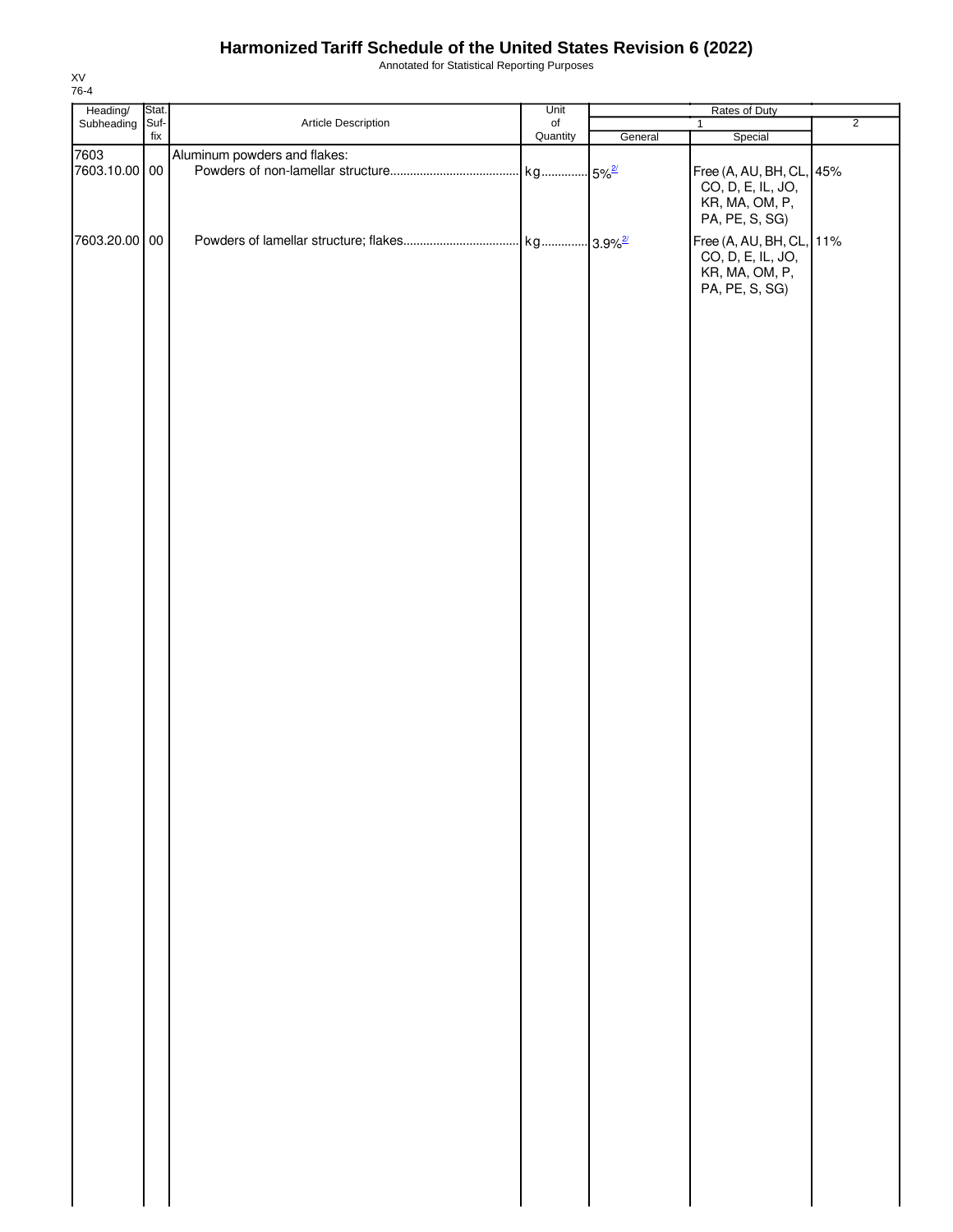Annotated for Statistical Reporting Purposes

| Heading/                 | Stat. |                                                      | Unit     |                          | Rates of Duty                                 |                |
|--------------------------|-------|------------------------------------------------------|----------|--------------------------|-----------------------------------------------|----------------|
| Subheading               | Suf-  | <b>Article Description</b>                           | of       |                          |                                               | $\overline{2}$ |
|                          | fix   |                                                      | Quantity | General                  | Special                                       |                |
| 7604                     |       | Aluminum bars, rods and profiles:                    |          |                          |                                               |                |
| 7604.10<br>7604.10.10 00 |       | Of aluminum, not alloyed:                            |          |                          |                                               |                |
|                          |       |                                                      |          |                          | Free (A, AU, BH, CL, 45%<br>CO, D, E, IL, JO, |                |
|                          |       |                                                      |          |                          | KR, MA, OM, P,                                |                |
|                          |       |                                                      |          |                          | PA, PE, S, SG)                                |                |
|                          |       |                                                      |          |                          |                                               |                |
|                          |       | Bars and rods:                                       |          |                          |                                               |                |
| 7604.10.30 00            |       |                                                      |          |                          | Free (A, AU, BH, CL, 11%                      |                |
|                          |       |                                                      |          |                          | CO, D, E, IL, JO,                             |                |
|                          |       |                                                      |          |                          | KR, MA, OM, P,                                |                |
|                          |       |                                                      |          |                          | PA, PE, S, SG)                                |                |
| 7604.10.50   00          |       |                                                      |          |                          | Free (A, AU, BH, CL, 13.5%                    |                |
|                          |       |                                                      |          |                          | CO, D, E, IL, JO,                             |                |
|                          |       |                                                      |          |                          | KR, MA, OM, P,                                |                |
|                          |       |                                                      |          |                          | PA, PE, S, SG)                                |                |
|                          |       | Of aluminum alloys:                                  |          |                          |                                               |                |
| 7604.21.00               |       |                                                      |          |                          | Free (A, AU, BH, CL, 15.5%                    |                |
|                          |       |                                                      |          |                          | CO, D, E, IL, JO,                             |                |
|                          |       |                                                      |          |                          | KR, MA, OM, P,                                |                |
|                          |       |                                                      |          |                          | PA, PE, S, SG)                                |                |
|                          | 10    | Heat-treatable industrial alloys of a kind described |          |                          |                                               |                |
|                          |       |                                                      |          |                          |                                               |                |
|                          | 90    |                                                      |          |                          |                                               |                |
| 7604.29                  |       | Other:                                               |          |                          |                                               |                |
| 7604.29.10               |       |                                                      |          |                          | Free (A*, AU, BH,                             | 45%            |
|                          |       |                                                      |          |                          | CL, CO, D, E, IL,                             |                |
|                          |       |                                                      |          |                          | JO, KR, MA, OM,                               |                |
|                          |       |                                                      |          |                          | P, PA, PE, S, SG)                             |                |
|                          | 10    | Heat-treatable industrial alloys of a kind           |          |                          |                                               |                |
|                          |       | described in statistical note 6 to this              |          |                          |                                               |                |
|                          |       |                                                      |          |                          |                                               |                |
|                          | 90    |                                                      |          |                          |                                               |                |
|                          |       | Bars and rods:                                       |          |                          |                                               |                |
| 7604.29.30               |       |                                                      |          |                          | Free (A*, AU, BH,                             | 11%            |
|                          |       |                                                      |          |                          | CL, CO, D, E, IL,                             |                |
|                          |       |                                                      |          |                          | JO, KR, MA, OM,                               |                |
|                          |       |                                                      |          |                          | P, PA, PE, S, SG)                             |                |
|                          | 30    | High-strength heat-treatable alloys of a             |          |                          |                                               |                |
|                          |       | kind described in statistical note 5 to this         |          |                          |                                               |                |
|                          |       |                                                      |          |                          |                                               |                |
|                          | 60    | Heat-treatable industrial alloys of a kind           |          |                          |                                               |                |
|                          |       | described in statistical note 6 to                   |          |                          |                                               |                |
|                          |       |                                                      |          |                          |                                               |                |
|                          | 90    |                                                      |          |                          |                                               |                |
| 7604.29.50               |       |                                                      |          | $\cdot$ 3% $\frac{1}{2}$ | Free (A*, AU, BH,                             | 13.5%          |
|                          |       |                                                      |          |                          | CL, CO, D, E, IL,                             |                |
|                          |       |                                                      |          |                          | JO, KR, MA, OM,                               |                |
|                          |       |                                                      |          |                          | P, PA, PE, S, SG)                             |                |
|                          | 20    | High-strength heat-treatable alloys of a             |          |                          |                                               |                |
|                          |       | kind described in statistical note 5 to this         |          |                          |                                               |                |
|                          |       |                                                      | . kg     |                          |                                               |                |
|                          | 50    | Heat-treatable industrial alloys of a kind           |          |                          |                                               |                |
|                          |       | described in statistical note 6 to this              |          |                          |                                               |                |
|                          |       |                                                      |          |                          |                                               |                |
|                          | 90    |                                                      |          |                          |                                               |                |
|                          |       |                                                      |          |                          |                                               |                |
|                          |       |                                                      |          |                          |                                               |                |
|                          |       |                                                      |          |                          |                                               |                |
|                          |       |                                                      |          |                          |                                               |                |
|                          |       |                                                      |          |                          |                                               |                |
|                          |       |                                                      |          |                          |                                               |                |
|                          |       |                                                      |          |                          |                                               |                |
|                          |       |                                                      |          |                          |                                               |                |
|                          |       |                                                      |          |                          |                                               |                |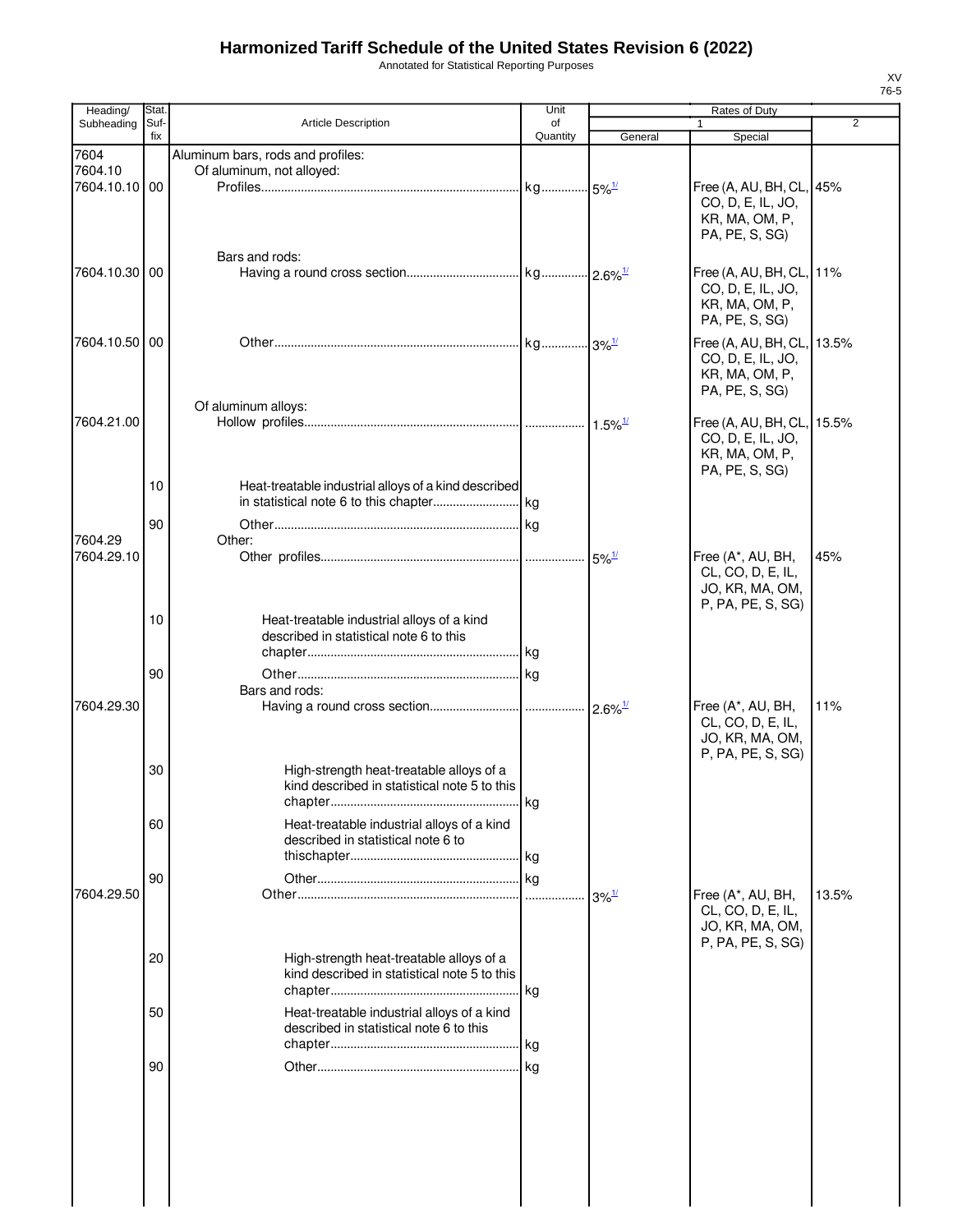Annotated for Statistical Reporting Purposes

| Heading/              | Stat.       |                                                             | Unit                  |                     | Rates of Duty                                   |                |
|-----------------------|-------------|-------------------------------------------------------------|-----------------------|---------------------|-------------------------------------------------|----------------|
| Subheading            | Suf-<br>fix | Article Description                                         | of<br>Quantity        | General             | 1<br>Special                                    | $\overline{2}$ |
| 7605                  |             | Aluminum wire:                                              |                       |                     |                                                 |                |
|                       |             | Of aluminum, not alloyed:                                   |                       |                     |                                                 |                |
| 7605.11.00 00         |             | Of which the maximum cross-sectional dimension              |                       |                     |                                                 |                |
|                       |             |                                                             | kg 2.6% <sup>1/</sup> |                     | Free (A, AU, BH, CL, 11%                        |                |
|                       |             |                                                             |                       |                     | CO, D, E, IL, JO,<br>KR, MA, OM, P,             |                |
|                       |             |                                                             |                       |                     | PA, PE, S, SG)                                  |                |
| 7605.19.00 00         |             |                                                             |                       |                     | Free (A, AU, BH, CL, 25%                        |                |
|                       |             |                                                             |                       |                     | CO, D, E, IL, JO,                               |                |
|                       |             |                                                             |                       |                     | KR, MA, OM, P,                                  |                |
|                       |             | Of aluminum alloys:                                         |                       |                     | PA, PE, S, SG)                                  |                |
| 7605.21.00 00         |             | Of which the maximum cross-sectional dimension              |                       |                     |                                                 |                |
|                       |             |                                                             | kg 2.6% <sup>1/</sup> |                     | Free (A, AU, BH, CL, 11%                        |                |
|                       |             |                                                             |                       |                     | CO, D, E, IL, JO,                               |                |
|                       |             |                                                             |                       |                     | KR, MA, OM, P,                                  |                |
|                       |             |                                                             |                       |                     | PA, PE, S, SG)                                  |                |
| 7605.29.00            | 00          |                                                             |                       |                     | Free (A*, AU, BH,                               | 25%            |
|                       |             |                                                             |                       |                     | CL, CO, D, E, IL,<br>JO, KR, MA, OM,            |                |
|                       |             |                                                             |                       |                     | P, PA, PE, S, SG)                               |                |
| 7606                  |             | Aluminum plates, sheets and strip, of a thickness exceeding |                       |                     |                                                 |                |
|                       |             | $0.2$ mm:                                                   |                       |                     |                                                 |                |
|                       |             | Rectangular (including square):                             |                       |                     |                                                 |                |
| 7606.11<br>7606.11.30 |             | Of aluminum, not alloyed:                                   |                       |                     |                                                 |                |
|                       |             |                                                             |                       | $3\%$ <sup>1/</sup> | Free (A, AU, BH, CL, 13.5%<br>CO, D, E, IL, JO, |                |
|                       |             |                                                             |                       |                     | KR, MA, OM, P,                                  |                |
|                       |             |                                                             |                       |                     | PA, PE, S, SG)                                  |                |
|                       | 30          | With a thickness of more than 6.3 mm kg                     |                       |                     |                                                 |                |
|                       | 60          |                                                             |                       |                     |                                                 |                |
| 7606.11.60            | 00          |                                                             |                       |                     | Free (A, AU, BH, CL, 9.5%<br>CO, D, E, IL, JO,  |                |
|                       |             |                                                             |                       |                     | KR, MA, OM, P,                                  |                |
|                       |             |                                                             |                       |                     | PA, PE, S, SG)                                  |                |
|                       |             |                                                             |                       |                     |                                                 |                |
|                       |             |                                                             |                       |                     |                                                 |                |
|                       |             |                                                             |                       |                     |                                                 |                |
|                       |             |                                                             |                       |                     |                                                 |                |
|                       |             |                                                             |                       |                     |                                                 |                |
|                       |             |                                                             |                       |                     |                                                 |                |
|                       |             |                                                             |                       |                     |                                                 |                |
|                       |             |                                                             |                       |                     |                                                 |                |
|                       |             |                                                             |                       |                     |                                                 |                |
|                       |             |                                                             |                       |                     |                                                 |                |
|                       |             |                                                             |                       |                     |                                                 |                |
|                       |             |                                                             |                       |                     |                                                 |                |
|                       |             |                                                             |                       |                     |                                                 |                |
|                       |             |                                                             |                       |                     |                                                 |                |
|                       |             |                                                             |                       |                     |                                                 |                |
|                       |             |                                                             |                       |                     |                                                 |                |
|                       |             |                                                             |                       |                     |                                                 |                |
|                       |             |                                                             |                       |                     |                                                 |                |
|                       |             |                                                             |                       |                     |                                                 |                |
|                       |             |                                                             |                       |                     |                                                 |                |
|                       |             |                                                             |                       |                     |                                                 |                |
|                       |             |                                                             |                       |                     |                                                 |                |
|                       |             |                                                             |                       |                     |                                                 |                |
|                       |             |                                                             |                       |                     |                                                 |                |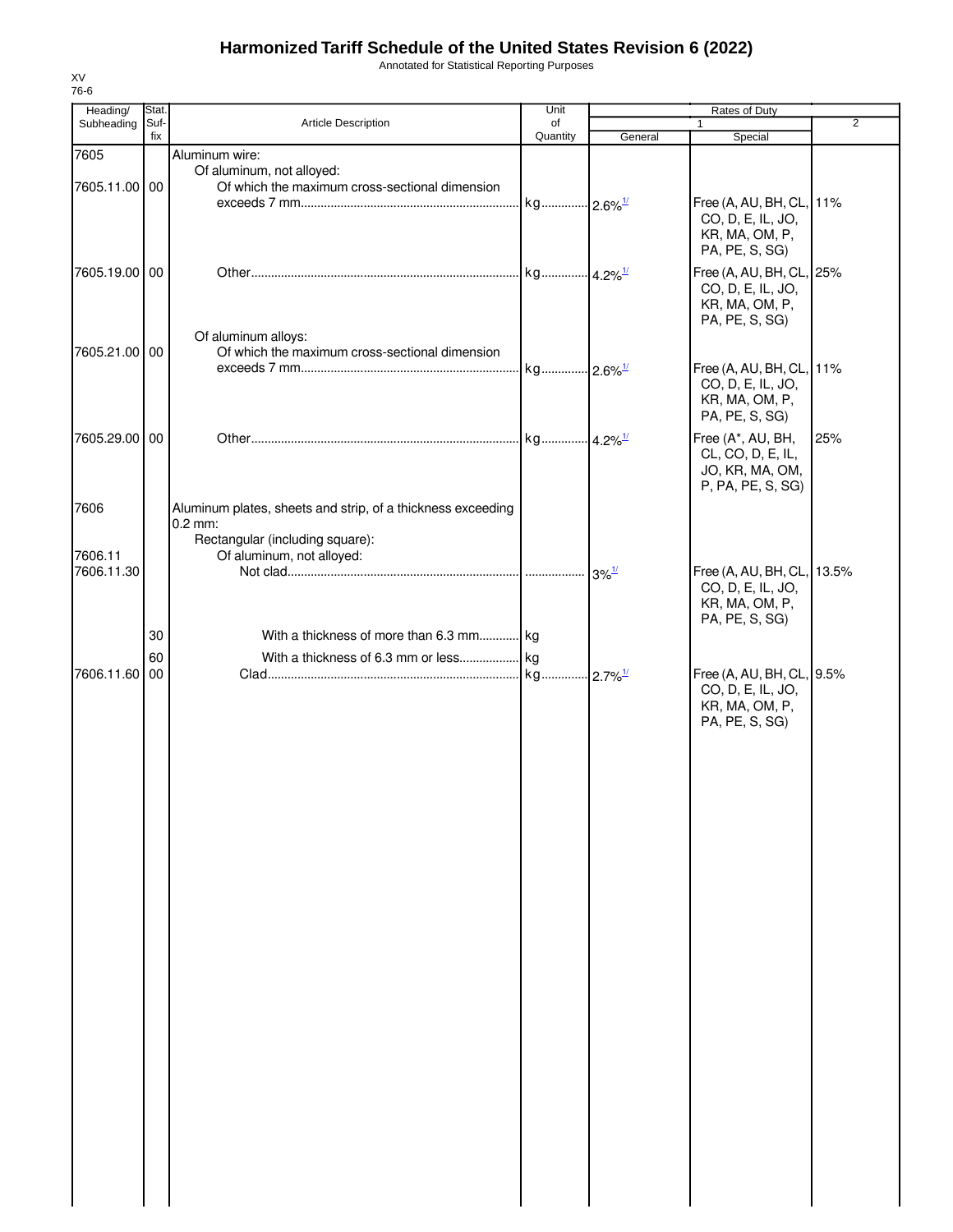Annotated for Statistical Reporting Purposes

| Heading/               | Stat.       |                                                                                                                                                | Unit           |                       | Rates of Duty                                                                  |                |
|------------------------|-------------|------------------------------------------------------------------------------------------------------------------------------------------------|----------------|-----------------------|--------------------------------------------------------------------------------|----------------|
| Subheading             | Suf-<br>fix | Article Description                                                                                                                            | of<br>Quantity |                       | $\mathbf{1}$                                                                   | $\overline{2}$ |
| 7606 (con.)<br>7606.12 |             | Aluminum plates, sheets and strip, of a thickness exceeding<br>0.2 mm: (con.)<br>Rectangular (including square): (con.)<br>Of aluminum alloys: |                | General               | Special                                                                        |                |
| 7606.12.30             |             |                                                                                                                                                |                |                       | Free (A*, AU, BH,<br>CL, CO, D, E, IL,<br>JO, KR, MA, OM,<br>P, PA, PE, S, SG) | 13.5%          |
|                        | 15          | With a thickness of more than 6.3 mm:<br>High-strength heat-treatable alloys of a<br>kind described in statistical note 5 to this              |                |                       |                                                                                |                |
|                        | 25          | Heat-treatable industrial alloys of a kind<br>described in statistical note 6 to this                                                          |                |                       |                                                                                |                |
|                        | 35          | With a thickness of 6.3 mm or less:                                                                                                            |                |                       |                                                                                |                |
|                        |             | Aluminum can stock:                                                                                                                            |                |                       |                                                                                |                |
|                        | 45          |                                                                                                                                                |                |                       |                                                                                |                |
|                        | 55          |                                                                                                                                                |                |                       |                                                                                |                |
|                        | 91          | Other:<br>Heat-treatable industrial alloys of a<br>kind described in statistical note 6 to                                                     |                |                       |                                                                                |                |
|                        | 96          |                                                                                                                                                |                |                       |                                                                                |                |
| 7606.12.60             | 00          |                                                                                                                                                |                | $6.5\%$ <sup>1/</sup> | Free (A*, AU, BH,                                                              | 30%            |
|                        |             |                                                                                                                                                |                |                       | CL, CO, D, E, IL,<br>JO, KR, MA, OM,<br>P, PA, PE, S, SG)                      |                |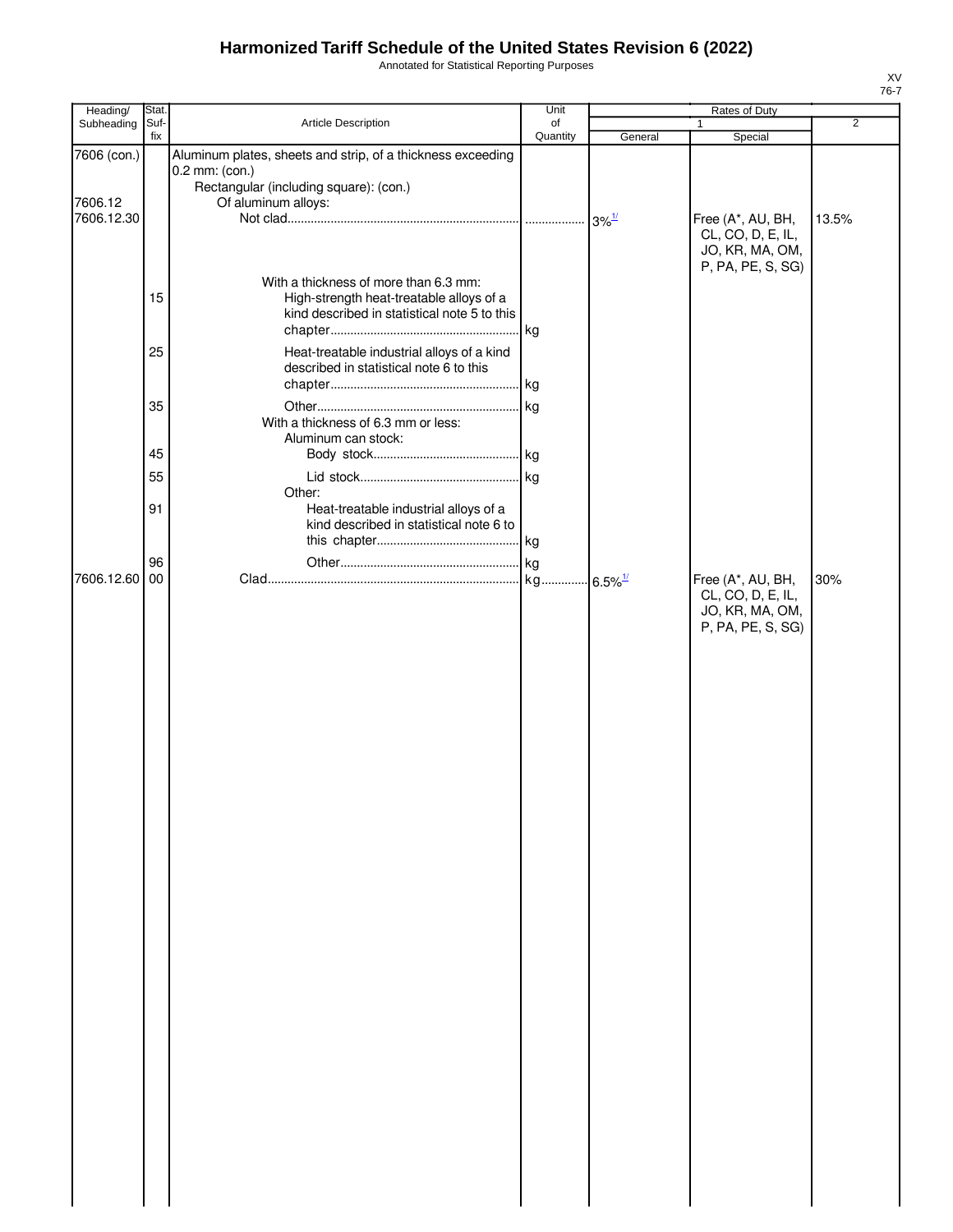Annotated for Statistical Reporting Purposes

| Heading/              | Stat.       |                                                                               | Unit           |                       | Rates of Duty                                                     |                |
|-----------------------|-------------|-------------------------------------------------------------------------------|----------------|-----------------------|-------------------------------------------------------------------|----------------|
| Subheading            | Suf-<br>fix | Article Description                                                           | of<br>Quantity |                       | 1                                                                 | $\overline{2}$ |
| 7606 (con.)           |             | Aluminum plates, sheets and strip, of a thickness exceeding<br>0.2 mm: (con.) |                | General               | Special                                                           |                |
|                       |             | Other:                                                                        |                |                       |                                                                   |                |
| 7606.91<br>7606.91.30 |             | Of aluminum, not alloyed:                                                     |                |                       | Free (A, AU, BH, CL, 13.5%<br>CO, D, E, IL, JO,<br>KR, MA, OM, P, |                |
|                       | 55          | With a thickness of more than 6.3 mm kg                                       |                |                       | PA, PE, S, SG)                                                    |                |
|                       | 95          |                                                                               |                |                       |                                                                   |                |
| 7606.91.60            |             |                                                                               |                |                       | Free (A, AU, BH, CL, 9.5%<br>CO, D, E, IL, JO,<br>KR, MA, OM, P,  |                |
|                       | 55          | With a thickness of more than 6.3 mm kg                                       |                |                       | PA, PE, S, SG)                                                    |                |
|                       |             |                                                                               |                |                       |                                                                   |                |
| 7606.92               | 95          | Of aluminum alloys:                                                           |                |                       |                                                                   |                |
| 7606.92.30            |             |                                                                               |                |                       | Free (A, AU, BH, CL, 13.5%<br>CO, D, E, IL, JO,                   |                |
|                       |             |                                                                               |                |                       | KR, MA, OM, P,                                                    |                |
|                       | 25          | With a thickness of more than 6.3 mm kg                                       |                |                       | PA, PE, S, SG)                                                    |                |
|                       | 35          |                                                                               |                |                       |                                                                   |                |
| 7606.92.60            |             |                                                                               |                | $6.5\%$ <sup>1/</sup> | Free (A, AU, BH, CL, 30%<br>CO, D, E, IL, JO,<br>KR, MA, OM, P,   |                |
|                       | 55          | With a thickness of more than 6.3 mm kg                                       |                |                       | PA, PE, S, SG)                                                    |                |
|                       | 95          | With a thickness of 6.3 mm or less kg                                         |                |                       |                                                                   |                |
|                       |             |                                                                               |                |                       |                                                                   |                |
|                       |             |                                                                               |                |                       |                                                                   |                |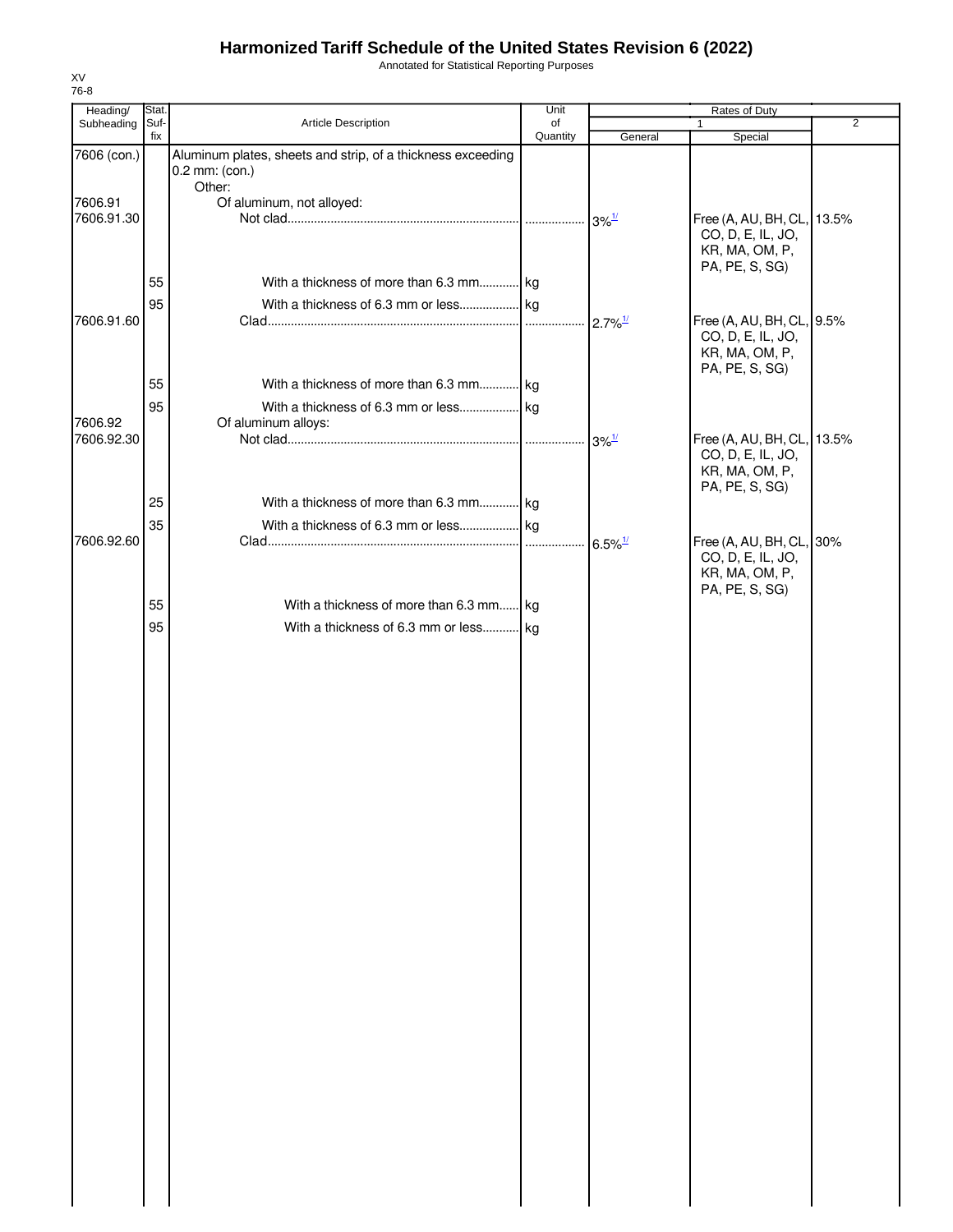Annotated for Statistical Reporting Purposes

| Heading/                 | <b>Stat</b> |                                                                                                                                                                                                   | Unit                 |                            | Rates of Duty                                                                       |       |
|--------------------------|-------------|---------------------------------------------------------------------------------------------------------------------------------------------------------------------------------------------------|----------------------|----------------------------|-------------------------------------------------------------------------------------|-------|
| Subheading               | Suf-<br>fix | <b>Article Description</b>                                                                                                                                                                        | of<br>Quantity       | General                    | Special                                                                             | 2     |
| 7607                     |             | Aluminum foil (whether or not printed, or backed with paper,<br>paperboard, plastics or similar backing materials) of a<br>thickness (excluding any backing) not exceeding 0.2 mm:<br>Not backed: |                      |                            |                                                                                     |       |
| 7607.11                  |             | Rolled but not further worked:<br>Of a thickness not exceeding 0.15 mm:                                                                                                                           |                      |                            |                                                                                     |       |
| 7607.11.30               | 00          | Of a thickness not exceeding 0.01 mm kg 5.8% <sup>1/</sup>                                                                                                                                        |                      |                            | Free (A*, AU, BH,<br>CL, CO, D, E, IL,<br>JO, KR, MA, OM,<br>P, PA, PE, S, SG)      | 40%   |
| 7607.11.60               |             |                                                                                                                                                                                                   |                      |                            | Free (A*, AU, BH,<br>CL, CO, D, E, IL,<br>JO, KR, MA, OM,<br>P, PA, PE, S, SG)      | 40%   |
|                          | 10          | Boxed aluminium foil weighing not more                                                                                                                                                            | m <sup>2</sup>       |                            |                                                                                     |       |
|                          | 90          |                                                                                                                                                                                                   | kg<br>m <sup>2</sup> |                            |                                                                                     |       |
| 7607.11.90               |             |                                                                                                                                                                                                   |                      | $3\%$ <sup>1/</sup>        | Free (A*, AU, BH,<br>CL, CO, D, E, IL,<br>JO, KR, MA, OM,<br>P, PA, PE, S, SG)      | 13.5% |
|                          | 30          | Aluminum can stock:                                                                                                                                                                               |                      |                            |                                                                                     |       |
|                          | 60<br>90    |                                                                                                                                                                                                   |                      |                            |                                                                                     |       |
| 7607.19<br>7607.19.10    | 00          | Other:                                                                                                                                                                                            |                      |                            | Free (A, AU, BH, CL, 40%                                                            |       |
|                          |             |                                                                                                                                                                                                   |                      |                            | CO, D, E, IL, JO,<br>KR, MA, OM, P,<br>PA, PE, S, SG)                               |       |
| 7607.19.30 00            |             | Other:<br>Cut to shape, of a thickness not exceeding                                                                                                                                              |                      |                            | Free (A, AU, BH, CL, 45%<br>CO, D, E, IL, JO,<br>KR, MA, OM, P,<br>PA, PE, S, SG)   |       |
| 7607.19.60 00            |             |                                                                                                                                                                                                   |                      |                            | Free (A, AU, BH, CL, 13.5%<br>CO, D, E, IL, JO,<br>KR, MA, OM, P,<br>PA, PE, S, SG) |       |
| 7607.20<br>7607.20.10 00 |             | Backed:<br>Covered or decorated with a character, design, fancy                                                                                                                                   |                      |                            |                                                                                     |       |
|                          |             |                                                                                                                                                                                                   |                      |                            | Free (A, AU, BH, CL, 22.5%<br>CO, D, E, IL, JO,<br>KR, MA, OM, P,<br>PA, PE, S, SG) |       |
| 7607.20.50 00            |             |                                                                                                                                                                                                   |                      | $\cdot$ Free $\frac{1}{2}$ |                                                                                     | 23%   |
|                          |             |                                                                                                                                                                                                   |                      |                            |                                                                                     |       |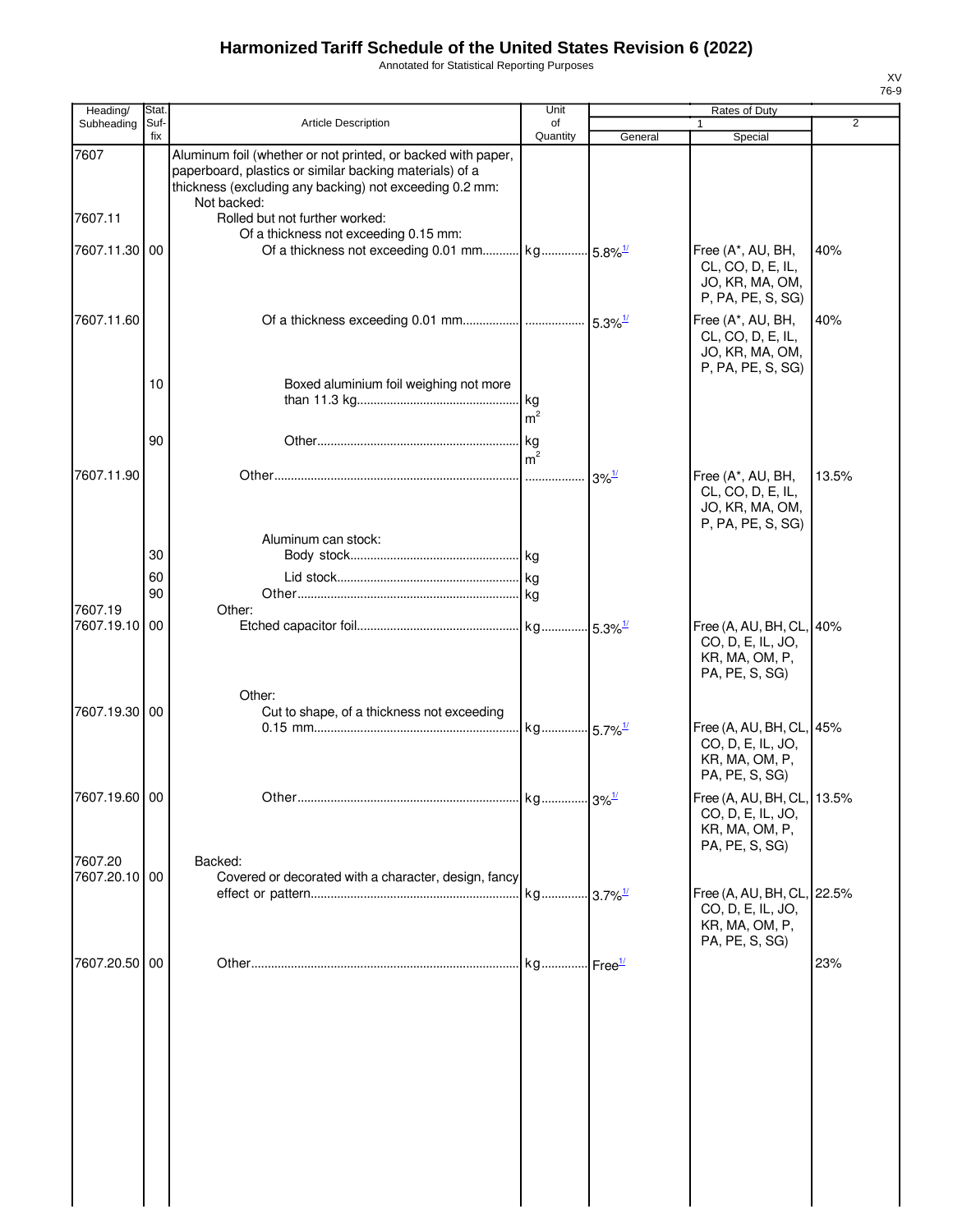Annotated for Statistical Reporting Purposes

| Heading/           | Stat.       |                                                                                                                                                                                                                                                                                                                                                                                                                                                           | Unit           |                       | Rates of Duty                                                                        |     |
|--------------------|-------------|-----------------------------------------------------------------------------------------------------------------------------------------------------------------------------------------------------------------------------------------------------------------------------------------------------------------------------------------------------------------------------------------------------------------------------------------------------------|----------------|-----------------------|--------------------------------------------------------------------------------------|-----|
| Subheading         | Suf-<br>fix | <b>Article Description</b>                                                                                                                                                                                                                                                                                                                                                                                                                                | of<br>Quantity | General               | $\mathbf{1}$<br>Special                                                              | 2   |
| 7608<br>7608.10.00 |             | Aluminum tubes and pipes:                                                                                                                                                                                                                                                                                                                                                                                                                                 |                | $5.7\%$ <sup>1/</sup> | Free (A, AU, B, BH, 45%<br>C, CL, CO, D, E, IL,<br>JO, KR, MA, OM,                   |     |
| 7608.20.00         | 30<br>90    |                                                                                                                                                                                                                                                                                                                                                                                                                                                           |                | $5.7\%$ <sup>1/</sup> | $P, PA, PE, S, SG)^{3/2}$<br>Free (A, AU, B, BH, 45%                                 |     |
|                    | 30          |                                                                                                                                                                                                                                                                                                                                                                                                                                                           |                |                       | C, CL, CO, D, E, IL,<br>JO, KR, MA, OM,<br>P, PA, PE, S, SG) $^3$                    |     |
|                    | 90          |                                                                                                                                                                                                                                                                                                                                                                                                                                                           |                |                       |                                                                                      |     |
| 7609.00.00         |             | 00 Aluminum tube or pipe fittings (for example, couplings, elbows,                                                                                                                                                                                                                                                                                                                                                                                        |                |                       | Free (A, AU, B, BH, 45%<br>CL, CO, D, E, IL,<br>JO, KR, MA, OM,<br>P, PA, PE, S, SG) |     |
| 7610<br>7610.10.00 |             | Aluminum structures (excluding prefabricated buildings of<br>heading 9406) and parts of structures (for example, bridges<br>and bridge-sections, towers, lattice masts, roofs, roofing<br>frameworks, doors and windows and their frames and<br>thresholds for doors, balustrades, pillars and columns);<br>aluminum plates, rods, profiles, tubes and the like, prepared<br>for use in structures:<br>Doors, windows and their frames and thresholds for |                |                       |                                                                                      |     |
|                    |             |                                                                                                                                                                                                                                                                                                                                                                                                                                                           |                | $5.7\%$ <sup>4/</sup> | Free (A, AU, BH, CL, 45%<br>CO, D, E, IL, JO,<br>KR, MA, OM, P,<br>PA, PE, S, SG)    |     |
|                    | 10          |                                                                                                                                                                                                                                                                                                                                                                                                                                                           |                |                       |                                                                                      |     |
|                    | 20          |                                                                                                                                                                                                                                                                                                                                                                                                                                                           |                |                       |                                                                                      |     |
| 7610.90.00         | 30          |                                                                                                                                                                                                                                                                                                                                                                                                                                                           |                | $5.7\%$ <sup>2/</sup> | Free (A*, AU, BH,<br>CL, CO, D, E, IL,<br>JO, KR, MA, OM,<br>P, PA, PE, S, SG)       | 45% |
|                    | 20          | Sheet-metal roofing, siding, flooring, and roof guttering                                                                                                                                                                                                                                                                                                                                                                                                 |                |                       |                                                                                      |     |
|                    | 40          |                                                                                                                                                                                                                                                                                                                                                                                                                                                           |                |                       |                                                                                      |     |
|                    |             | Other:                                                                                                                                                                                                                                                                                                                                                                                                                                                    |                |                       |                                                                                      |     |
|                    | 60          |                                                                                                                                                                                                                                                                                                                                                                                                                                                           |                |                       |                                                                                      |     |
| 7611.00.00         | 80          | Aluminum reservoirs, tanks, vats and similar containers, for<br>any material (other than compressed or liquefied gas), of a<br>capacity exceeding 300 liters, whether or not lined or heat<br>insulated, but not fitted with mechanical or thermal                                                                                                                                                                                                        |                |                       | Free (A, AU, BH, CL, 45%                                                             |     |
|                    | 30          |                                                                                                                                                                                                                                                                                                                                                                                                                                                           |                |                       | CO, D, E, IL, JO,<br>KR, MA, OM, P,<br>PA, PE, S, SG)                                |     |
|                    | 90          |                                                                                                                                                                                                                                                                                                                                                                                                                                                           |                |                       |                                                                                      |     |
|                    |             |                                                                                                                                                                                                                                                                                                                                                                                                                                                           |                |                       |                                                                                      |     |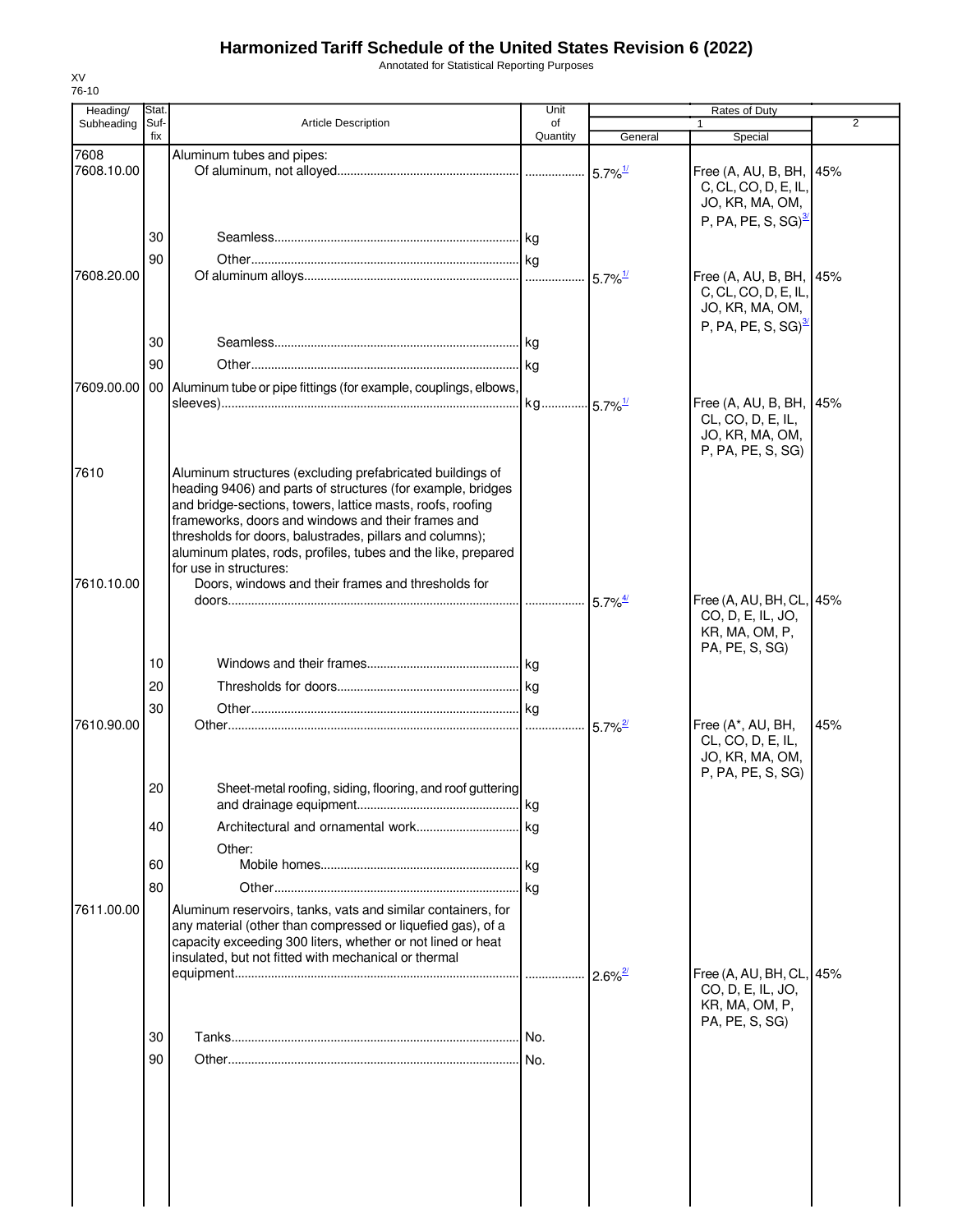Annotated for Statistical Reporting Purposes

| Heading/              | Stat.       |                                                                                                                                                                                                                                                                                                                            | Unit                  |         | Rates of Duty                                                                         |                |
|-----------------------|-------------|----------------------------------------------------------------------------------------------------------------------------------------------------------------------------------------------------------------------------------------------------------------------------------------------------------------------------|-----------------------|---------|---------------------------------------------------------------------------------------|----------------|
| Subheading            | Suf-<br>fix | <b>Article Description</b>                                                                                                                                                                                                                                                                                                 | οf<br>Quantity        | General | $\mathbf{1}$<br>Special                                                               | $\overline{2}$ |
| 7612<br>7612.10.00 00 |             | Aluminum casks, drums, cans, boxes and similar containers<br>(including rigid or collapsible tubular containers), for any<br>material (other than compressed or liquefied gas), of a capacity<br>not exceeding 300 liters, whether or not lined or heat insulated,<br>but not fitted with mechanical or thermal equipment: |                       |         | Free (A, AU, BH, CL, 45%<br>CO, D, E, IL, JO,<br>KR, MA, OM, P,<br>PA, PE, S, SG)     |                |
| 7612.90<br>7612.90.10 |             | Other:                                                                                                                                                                                                                                                                                                                     |                       |         | Free (A*, AU, BH,<br>CL, CO, D, E, IL,<br>JO, KR, MA, OM,                             | 45%            |
|                       | 30          | Cans of a capacity not exceeding 355 ml No.                                                                                                                                                                                                                                                                                |                       |         | P, PA, PE, S, SG)                                                                     |                |
|                       | 60          | Cans of a capacity exceeding 355 ml but less than                                                                                                                                                                                                                                                                          |                       |         |                                                                                       |                |
|                       | 90          |                                                                                                                                                                                                                                                                                                                            |                       |         |                                                                                       |                |
| 7612.90.50            | 00          |                                                                                                                                                                                                                                                                                                                            |                       |         |                                                                                       | 25%            |
|                       |             | 7613.00.00   00   Aluminum containers for compressed or liquefied gas No 5% <sup>2</sup>                                                                                                                                                                                                                                   |                       |         | Free (A, AU, BH, CL,<br>CO, D, E, IL, JO,<br>KR, MA, OM, P,<br>PA, PE, S, SG)         | 25%            |
| 7614<br>7614.10       |             | Stranded wire, cables, plaited bands and the like, including<br>slings and similar articles, of aluminum, not electrically<br>insulated:<br>With steel core:                                                                                                                                                               |                       |         |                                                                                       |                |
| 7614.10.10 00         |             |                                                                                                                                                                                                                                                                                                                            |                       |         | Free $(A+, AU, BH,$<br>CL, CO, D, E, IL,<br>JO, KR, MA, OM,<br>P, PA, PE, S, SG)      | 35%            |
| 7614.10.50 00         |             |                                                                                                                                                                                                                                                                                                                            |                       |         | Free (A*, AU, B, BH, 35%<br>CL, CO, D, E, IL,<br>JO, KR, MA, OM,<br>P, PA, PE, S, SG) |                |
| 7614.90               |             | Other:                                                                                                                                                                                                                                                                                                                     |                       |         |                                                                                       |                |
| 7614.90.20            |             | Not fitted with fittings and not made up into articles:                                                                                                                                                                                                                                                                    |                       |         | Free (A, AU, BH, CL, 35%<br>CO, D, E, IL, JO,<br>KR, MA, OM, P,<br>PA, PE, S, SG)     |                |
|                       | 30          | With a cross-sectional area less than 240                                                                                                                                                                                                                                                                                  |                       |         |                                                                                       |                |
|                       | 60          | $mm2$<br>With a cross-sectional area greater than or                                                                                                                                                                                                                                                                       | kg                    |         |                                                                                       |                |
|                       |             |                                                                                                                                                                                                                                                                                                                            | kg                    |         |                                                                                       |                |
| 7614.90.40            | 00          |                                                                                                                                                                                                                                                                                                                            | kg 4.9% <sup>6/</sup> |         | Free (A+, AU, BH,<br>CL, CO, D, E, IL,<br>JO, KR, MA, OM,<br>P, PA, PE, S, SG)        | 35%            |
| 7614.90.50 00         |             |                                                                                                                                                                                                                                                                                                                            |                       |         | Free (A, AU, B, BH,<br>CL, CO, D, E, IL,<br>JO, KR, MA, OM,<br>P, PA, PE, S, SG)      | 45%            |
|                       |             |                                                                                                                                                                                                                                                                                                                            |                       |         |                                                                                       |                |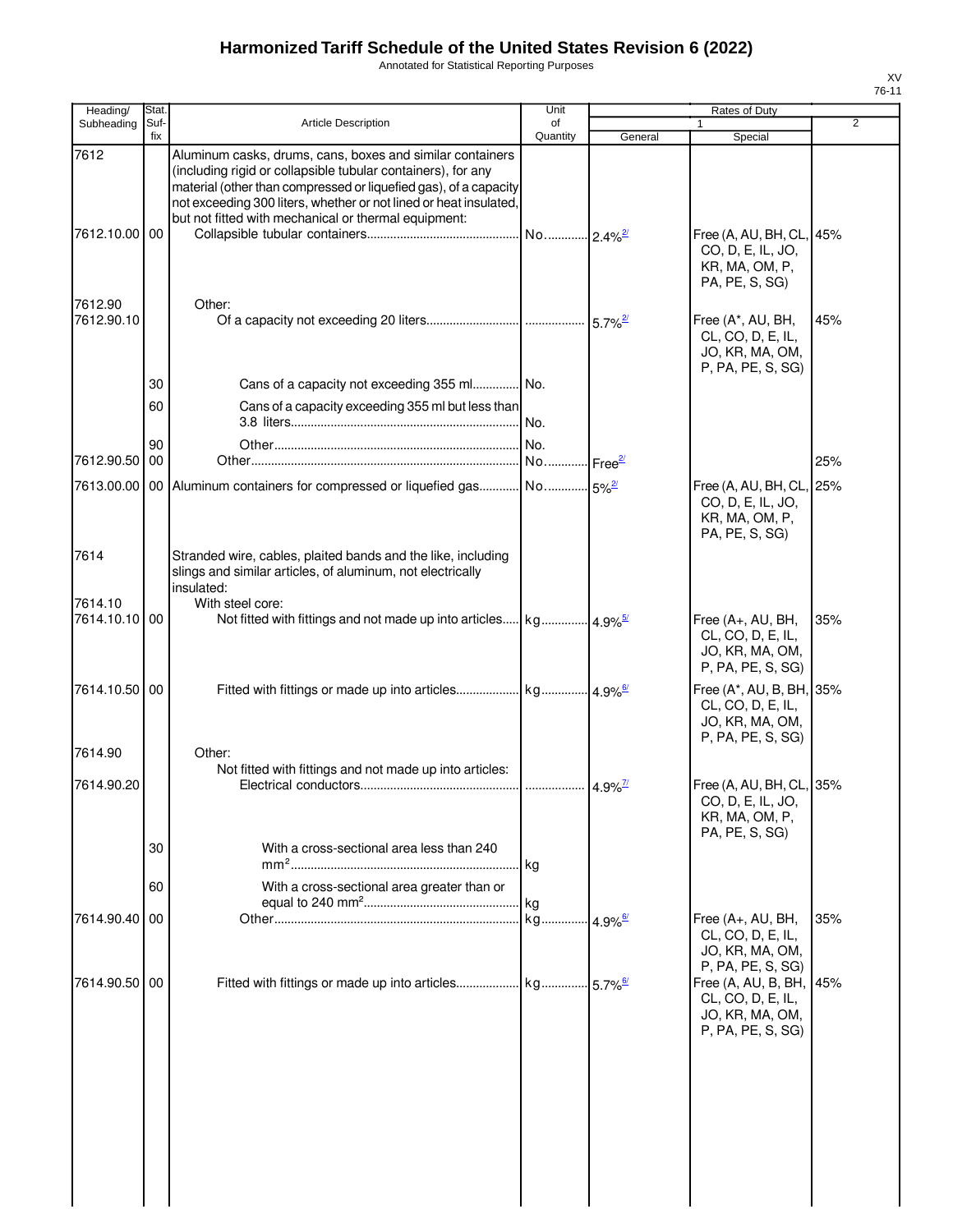Annotated for Statistical Reporting Purposes

| Heading/        | Stat. |                                                                                                                                                                                                                                                                                   | Unit                  |                                             | Rates of Duty                                                                  |       |
|-----------------|-------|-----------------------------------------------------------------------------------------------------------------------------------------------------------------------------------------------------------------------------------------------------------------------------------|-----------------------|---------------------------------------------|--------------------------------------------------------------------------------|-------|
| Subheading      | Suf-  | Article Description                                                                                                                                                                                                                                                               | of                    |                                             | 1                                                                              | 2     |
|                 | fix   |                                                                                                                                                                                                                                                                                   | Quantity              | General                                     | Special                                                                        |       |
| 7615<br>7615.10 |       | Table, kitchen or other household articles and parts thereof,<br>of aluminum; pot scourers and scouring or polishing pads,<br>gloves and the like, of aluminum; sanitary ware and parts<br>thereof, of aluminum:<br>Table, kitchen or other household articles and parts thereof; |                       |                                             |                                                                                |       |
| 7615.10.11 00   |       | pot scourers and scouring or polishing pads, gloves and<br>the like:<br>Pot scourers and scouring or polishing pads, gloves                                                                                                                                                       |                       |                                             |                                                                                |       |
|                 |       | Other:                                                                                                                                                                                                                                                                            | kg 3.1% <sup>4/</sup> |                                             | Free (A*, AU, BH,<br>CL, CO, D, E, IL,<br>JO, KR, MA, OM,<br>P, PA, PE, S, SG) | 45.5% |
|                 |       | Cooking and kitchen ware:<br>Enameled or glazed or containing nonstick<br>interior finishes:                                                                                                                                                                                      |                       |                                             |                                                                                |       |
| 7615.10.20      |       |                                                                                                                                                                                                                                                                                   |                       | 3.1%                                        | Free (A*, AU, BH,<br>CL, CO, D, E, IL,<br>JO, KR, MA, OM,<br>P, PA, PE, S, SG) | 45.5% |
|                 | 15    | Bakeware (cookware not suitable for                                                                                                                                                                                                                                               | No.<br>kg             |                                             |                                                                                |       |
|                 | 25    |                                                                                                                                                                                                                                                                                   | No.<br>kg             |                                             |                                                                                |       |
| 7615.10.30      |       |                                                                                                                                                                                                                                                                                   |                       | $3.1\%$ <sup><math>\frac{4}{2}</math></sup> | Free (A*, AU, BH,<br>CL, CO, D, E, IL,<br>JO, KR, MA, OM,<br>P, PA, PE, S, SG) | 45.5% |
|                 | 15    | Bakeware (cookware not suitable for                                                                                                                                                                                                                                               | No.<br>kg             |                                             |                                                                                |       |
|                 | 25    |                                                                                                                                                                                                                                                                                   | No.<br>kg             |                                             |                                                                                |       |
|                 |       |                                                                                                                                                                                                                                                                                   |                       |                                             |                                                                                |       |
|                 |       |                                                                                                                                                                                                                                                                                   |                       |                                             |                                                                                |       |
|                 |       |                                                                                                                                                                                                                                                                                   |                       |                                             |                                                                                |       |
|                 |       |                                                                                                                                                                                                                                                                                   |                       |                                             |                                                                                |       |
|                 |       |                                                                                                                                                                                                                                                                                   |                       |                                             |                                                                                |       |
|                 |       |                                                                                                                                                                                                                                                                                   |                       |                                             |                                                                                |       |
|                 |       |                                                                                                                                                                                                                                                                                   |                       |                                             |                                                                                |       |
|                 |       |                                                                                                                                                                                                                                                                                   |                       |                                             |                                                                                |       |
|                 |       |                                                                                                                                                                                                                                                                                   |                       |                                             |                                                                                |       |
|                 |       |                                                                                                                                                                                                                                                                                   |                       |                                             |                                                                                |       |
|                 |       |                                                                                                                                                                                                                                                                                   |                       |                                             |                                                                                |       |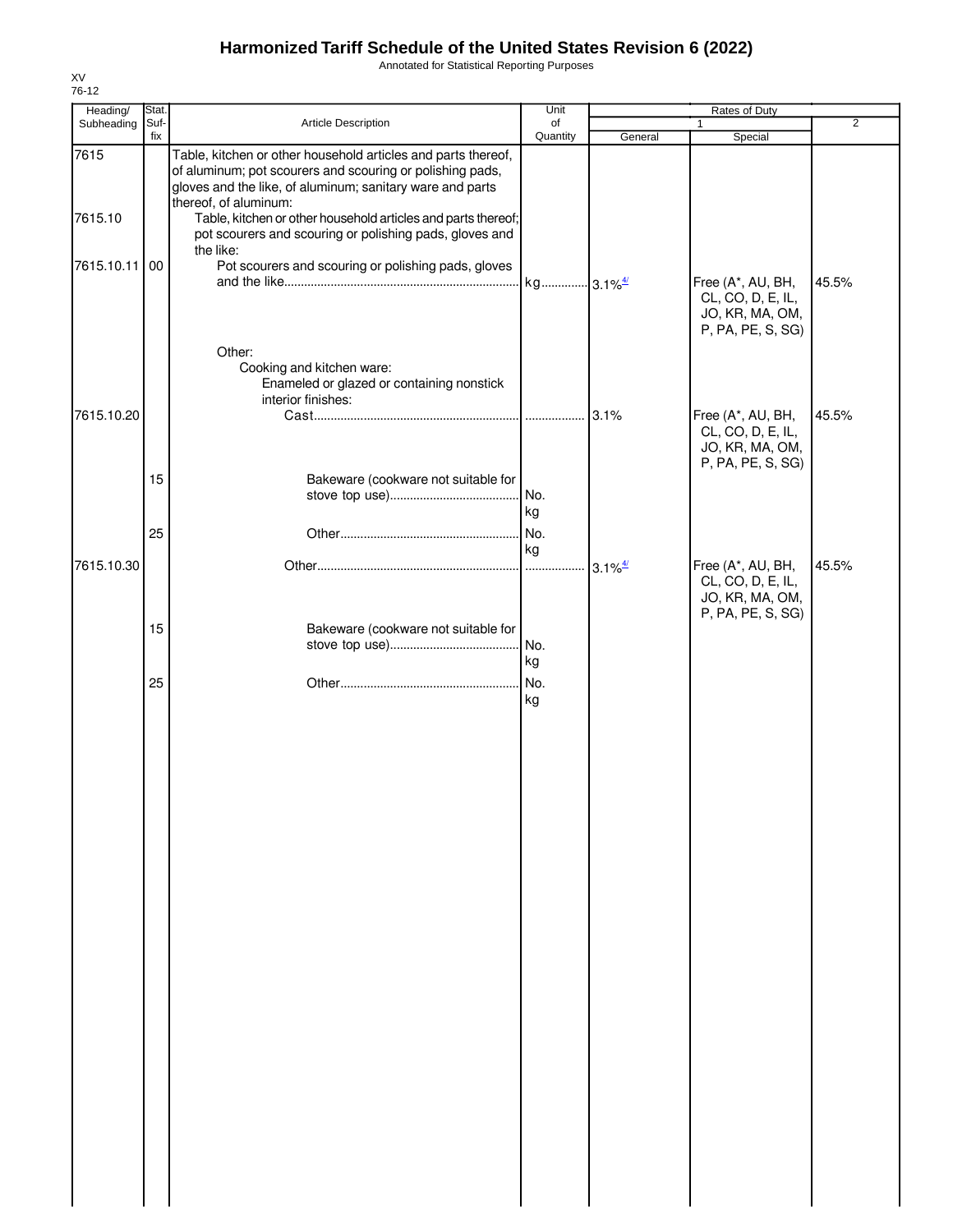Annotated for Statistical Reporting Purposes

| Heading/                                       | Stat.       |                                                                                                                                                                                                                                                                                                                                                                                                                                                                                                          | Unit                        |         | <b>Rates of Duty</b>                                                                                |       |
|------------------------------------------------|-------------|----------------------------------------------------------------------------------------------------------------------------------------------------------------------------------------------------------------------------------------------------------------------------------------------------------------------------------------------------------------------------------------------------------------------------------------------------------------------------------------------------------|-----------------------------|---------|-----------------------------------------------------------------------------------------------------|-------|
| Subheading                                     | Suf-<br>fix | Article Description                                                                                                                                                                                                                                                                                                                                                                                                                                                                                      | of<br>Quantity              | General | $\mathbf{1}$<br>Special                                                                             | 2     |
| 7615 (con.)<br>7615.10<br>(con.)<br>7615.10.50 |             | Table, kitchen or other household articles and parts thereof,<br>of aluminum; pot scourers and scouring or polishing pads,<br>gloves and the like, of aluminum; sanitary ware and parts<br>thereof, of aluminum: (con.)<br>Table, kitchen or other household articles and parts thereof;<br>pot scourers and scouring or polishing pads, gloves and<br>the like: (con.)<br>Other: (con.)<br>Cooking and kitchen ware: (con.)<br>Not enameled or glazed and not containing<br>nonstick interior finishes: |                             |         | Free (A*, AU, BH,                                                                                   | 45.5% |
|                                                | 20          | Bakeware (cookware not suitable for                                                                                                                                                                                                                                                                                                                                                                                                                                                                      | No.<br>kg                   |         | CL, CO, D, E, IL,<br>JO, KR, MA, OM,<br>P, PA, PE, S, SG)                                           |       |
|                                                | 40          |                                                                                                                                                                                                                                                                                                                                                                                                                                                                                                          | No.                         |         |                                                                                                     |       |
| 7615.10.71                                     |             |                                                                                                                                                                                                                                                                                                                                                                                                                                                                                                          | kg                          | 3.1%    | Free (A*, AU, BH,<br>CL, CO, D, E, IL,<br>JO, KR, MA, OM,<br>P, PA, PE, S, SG)                      | 45.5% |
|                                                | 25          | Containers suitable for food<br>preparation, baking, reheating or<br>storage, 0.04 mm or more but not over<br>0.22 mm in thickness                                                                                                                                                                                                                                                                                                                                                                       | No.<br>kg                   |         |                                                                                                     |       |
|                                                | 30          | Other cookware:<br>Bakeware (cookware not suitable<br>for stove top use)                                                                                                                                                                                                                                                                                                                                                                                                                                 | No.<br>kg                   |         |                                                                                                     |       |
|                                                | 55          |                                                                                                                                                                                                                                                                                                                                                                                                                                                                                                          | No.<br>kg                   |         |                                                                                                     |       |
|                                                | 80          |                                                                                                                                                                                                                                                                                                                                                                                                                                                                                                          | No.                         |         |                                                                                                     |       |
| 7615.10.91                                     | 00          |                                                                                                                                                                                                                                                                                                                                                                                                                                                                                                          | kg<br>kg 3.1% <sup>4/</sup> |         | Free (A*, AU, BH,<br>CL, CO, D, E, IL,<br>JO, KR, MA, OM,                                           | 45.5% |
| 7615.20.00 00                                  |             |                                                                                                                                                                                                                                                                                                                                                                                                                                                                                                          |                             |         | P, PA, PE, S, SG)<br>Free (A*, AU, BH,<br>CL, CO, D, E, IL,<br>JO, KR, MA, OM,<br>P, PA, PE, S, SG) | 45.5% |
|                                                |             |                                                                                                                                                                                                                                                                                                                                                                                                                                                                                                          |                             |         |                                                                                                     |       |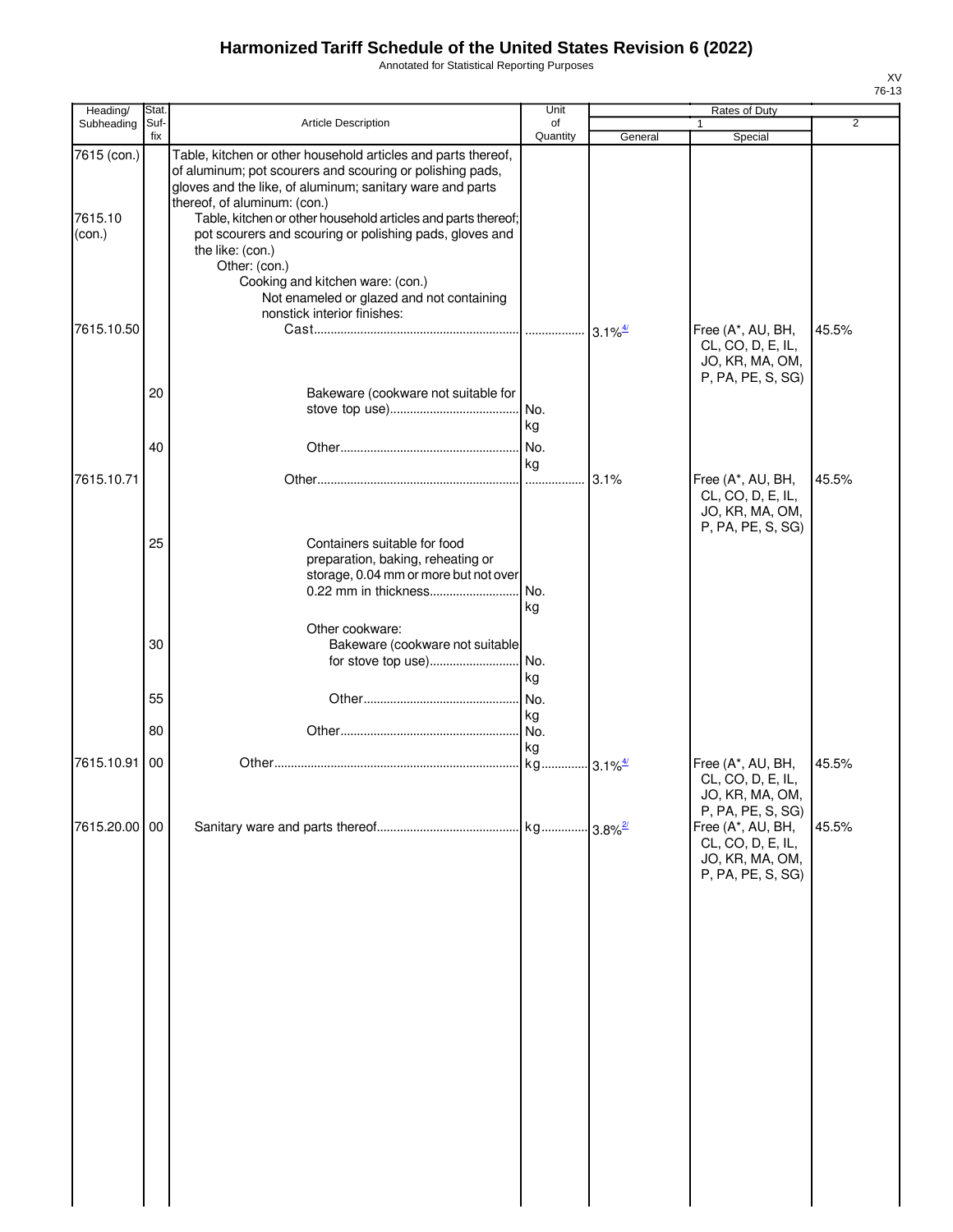Annotated for Statistical Reporting Purposes

| Heading/        | Stat. |                                                                                                                                                                                              | Unit     | Rates of Duty       |                                                                                                    |                |  |
|-----------------|-------|----------------------------------------------------------------------------------------------------------------------------------------------------------------------------------------------|----------|---------------------|----------------------------------------------------------------------------------------------------|----------------|--|
| Subheading      | Suf-  | Article Description                                                                                                                                                                          | of       |                     | 1                                                                                                  | $\overline{2}$ |  |
|                 | fix   |                                                                                                                                                                                              | Quantity | General             | Special                                                                                            |                |  |
| 7616<br>7616.10 |       | Other articles of aluminum:<br>Nails, tacks, staples (other than those of heading 8305),<br>screws, bolts, nuts, screw hooks, rivets, cotters, cotter<br>pins, washers and similar articles: |          |                     |                                                                                                    |                |  |
| 7616.10.10 00   |       |                                                                                                                                                                                              |          |                     | Free (A, AU, BH, CL, 45%<br>CO, D, E, IL, JO,<br>KR, MA, OM, P,<br>PA, PE, S, SG)                  |                |  |
| 7616.10.30 00   |       |                                                                                                                                                                                              |          |                     | Free (A, AU, B, BH, 45%<br>CL, CO, D, E, IL,<br>JO, KR, MA, OM,<br>P, PA, PE, S, SG)               |                |  |
| 7616.10.50 00   |       |                                                                                                                                                                                              |          |                     | Free (A, AU, B, BH, 45%<br>CL, CO, D, E, IL,<br>JO, KR, MA, OM,<br>P, PA, PE, S, SG)               |                |  |
| 7616.10.70      |       | Other:<br>Having shanks, threads or holes over 6 mm in                                                                                                                                       |          |                     |                                                                                                    |                |  |
|                 |       |                                                                                                                                                                                              |          |                     | Free (A, AU, B, BH, 45%<br>CL, CO, D, E, IL,<br>JO, KR, MA, OM,<br>P, PA, PE, S, SG)<br>2.75% (JP) |                |  |
|                 | 30    |                                                                                                                                                                                              |          |                     |                                                                                                    |                |  |
|                 | 90    |                                                                                                                                                                                              |          |                     |                                                                                                    |                |  |
| 7616.10.90      |       |                                                                                                                                                                                              |          | $6\%$ <sup>2/</sup> | Free (A, AU, B, BH, 45%<br>CL, CO, D, E, IL,<br>JO, KR, MA, OM,<br>P, PA, PE, S, SG)               |                |  |
|                 | 30    |                                                                                                                                                                                              |          |                     |                                                                                                    |                |  |
|                 | 90    |                                                                                                                                                                                              |          |                     |                                                                                                    |                |  |
|                 |       |                                                                                                                                                                                              |          |                     |                                                                                                    |                |  |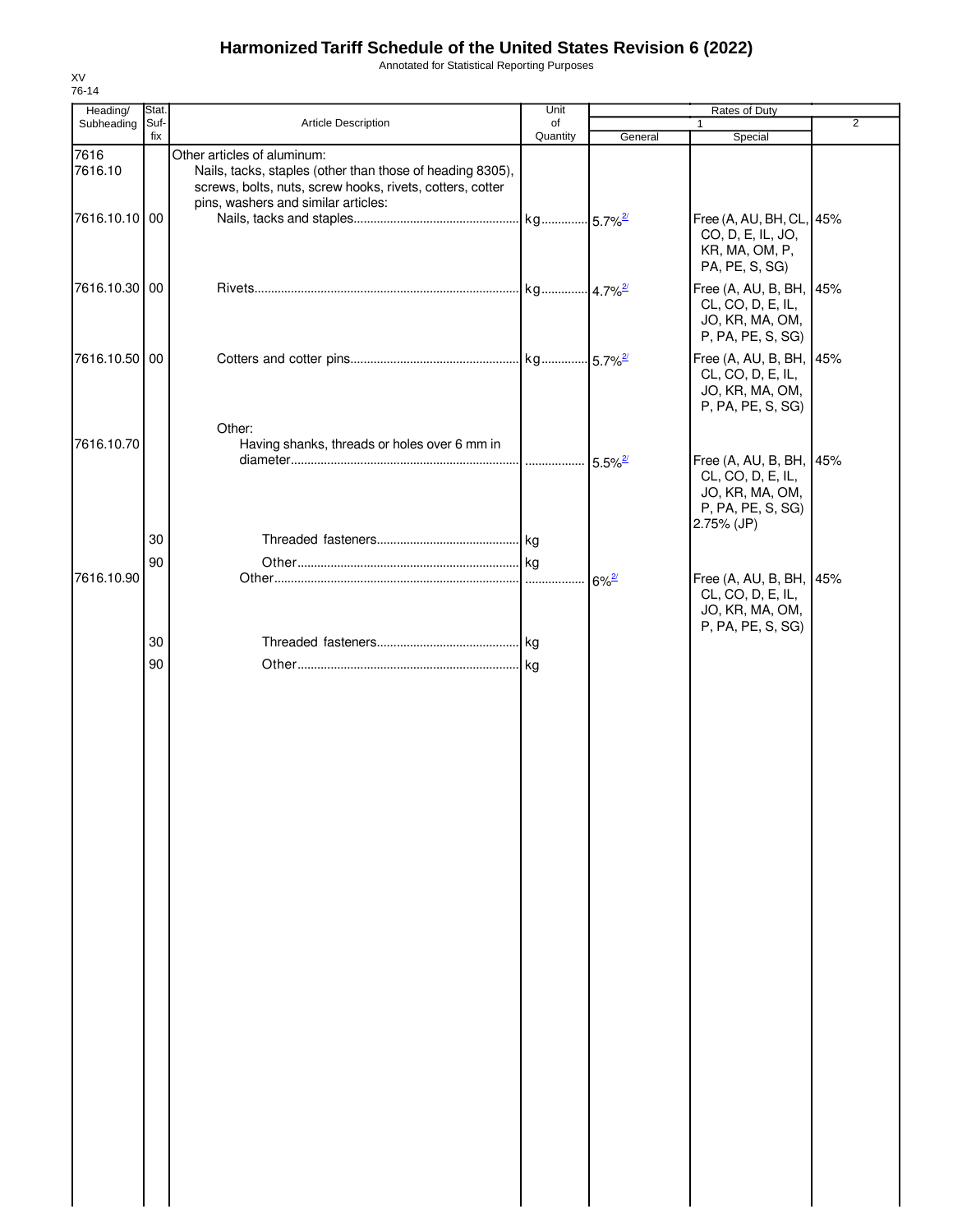Annotated for Statistical Reporting Purposes

| Stat.<br>Suf- | Article Description                                                                                                             | Unit                       | Rates of Duty                                                                |                                                           |                                                                                      |
|---------------|---------------------------------------------------------------------------------------------------------------------------------|----------------------------|------------------------------------------------------------------------------|-----------------------------------------------------------|--------------------------------------------------------------------------------------|
|               |                                                                                                                                 |                            |                                                                              | 1                                                         | $\overline{2}$                                                                       |
|               | Other articles of aluminum: (con.)                                                                                              |                            |                                                                              |                                                           |                                                                                      |
| 7616.91.00 00 |                                                                                                                                 |                            |                                                                              | CL, CO, D, E, IL,<br>JO, KR, MA, OM,<br>P, PA, PE, S, SG) |                                                                                      |
| 7616.99.10 00 |                                                                                                                                 |                            |                                                                              |                                                           | 45%                                                                                  |
|               |                                                                                                                                 |                            |                                                                              | CL, CO, D, E, IL,<br>JO, KR, MA, OM,                      |                                                                                      |
| 20            | Laminated goods consisting of 2 or more<br>flat-rolled sheets of aluminum held together<br>with an adhesive or having a core of |                            |                                                                              |                                                           |                                                                                      |
|               |                                                                                                                                 |                            |                                                                              |                                                           |                                                                                      |
|               |                                                                                                                                 |                            |                                                                              |                                                           |                                                                                      |
|               |                                                                                                                                 |                            |                                                                              |                                                           |                                                                                      |
|               |                                                                                                                                 |                            |                                                                              |                                                           |                                                                                      |
| 60            |                                                                                                                                 |                            |                                                                              |                                                           |                                                                                      |
| 70            |                                                                                                                                 |                            |                                                                              |                                                           |                                                                                      |
|               | Other:                                                                                                                          |                            |                                                                              |                                                           |                                                                                      |
| 75            |                                                                                                                                 |                            |                                                                              |                                                           |                                                                                      |
|               |                                                                                                                                 |                            |                                                                              |                                                           |                                                                                      |
|               |                                                                                                                                 |                            |                                                                              |                                                           |                                                                                      |
|               | fix<br>30<br>40<br>50<br>90                                                                                                     | Other:<br>Other:<br>Other: | of<br>Quantity<br>. kg<br>No.<br>Hangers and supports for pipes and tubes kg | General                                                   | Special<br>Free (A*, AU, B, BH, 45%<br>Free (A*, AU, B, BH, 45%<br>P, PA, PE, S, SG) |